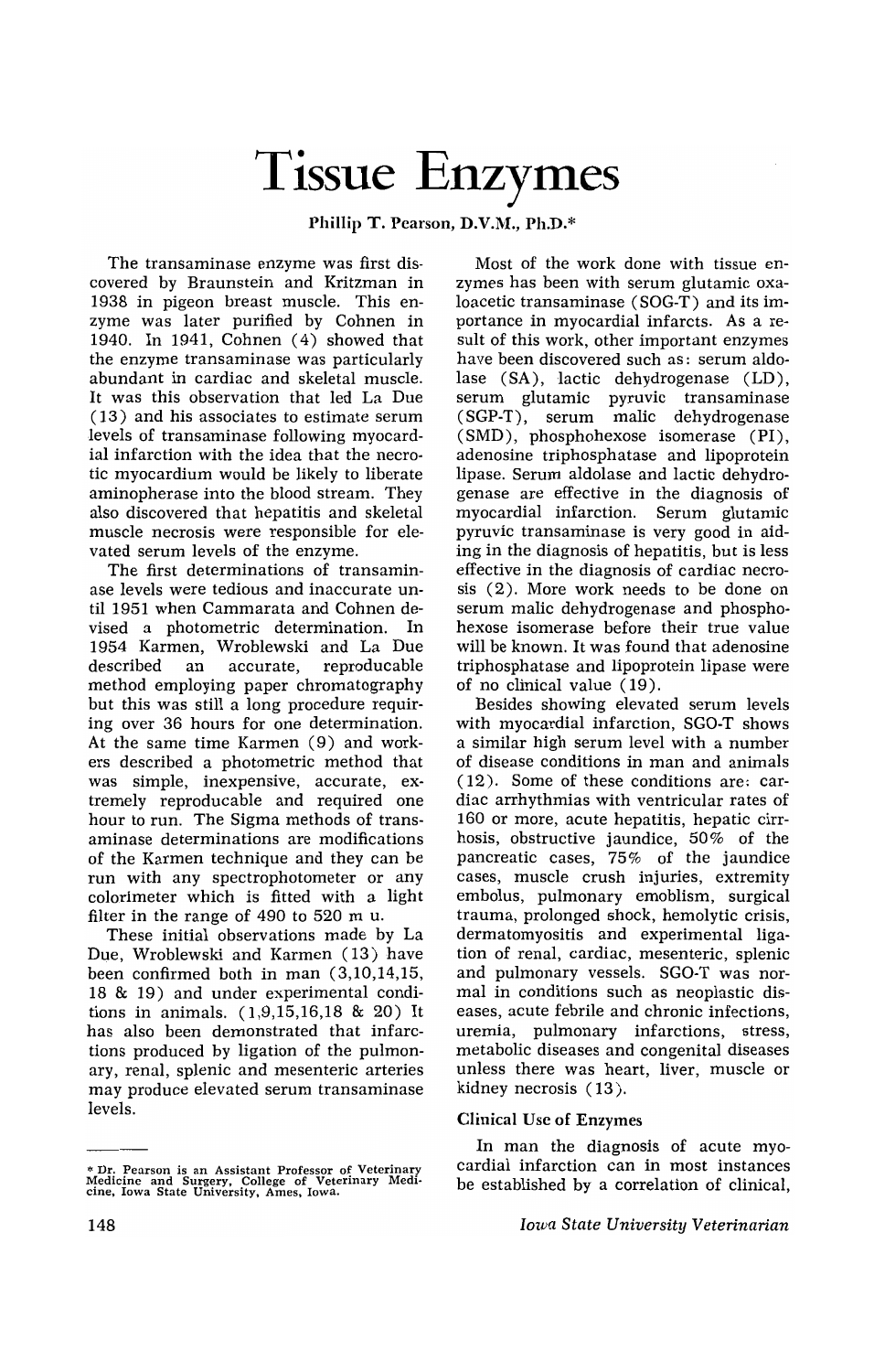laboratory and electrocardiagraphic evidence. There is nevertheless a significant number of cases in which an unequivocal diagnosis is not possible. The elevation of serum enzymes following myocardial infarction appears to offer a new objective test for establishing this diagnosis. In certain cases Ostrow (17) and his workers felt it was more useful than the EKG. Two examples were in the left bundlebranch blocks where the electrocardiographic picture was masked or distorted and in the extension of a myocardial infarct. La Due and Wroblewski (12) found significant correlation between the SGO-T level and the EKG estimated size of the infarct.

In experimental work with dogs, Cornelius *et al.* (5,6,7) and Crawley (8) have done the most work. Cornelius' work indicated that the SGO-T enzyme should be of diagnostic value for canine and feline myocardial necrosis and SGP-T should be of value as an indicator of liver necrosis in both species. Crawley stated that SGO-T was of value in diagnosing cardiac necrosis, but was of no positive value in cases of epicarditis or valvular insufficiency.

The serum enzyme levels were found to rise roughly in proportion to the amount of infarcted tissue while the concentration of the enzyme in the tissue decreased in proportion to the age of the infarct. The enzyme levels rose 2 to 20 times their normal serum levels. The peak of the serum enzyme level was reached in 36 to 48 hours and the level was usually back to normal in three to five days. An infarction of as little as 5 to 10% of the total myocardium or liver was associated with significant rises in transaminase levels.

Serial determinations of serum enzyme levels are the most satisfactory. The first check should be begun as soon as possible after the infarction. Then two samples should be drawn at 12 hour intervals and two more at 24 hour intervals for a total of five samples in 72 hours. If only one test is possible, it should be taken somewhere between 24 and 48 hours after the onset of symptoms.

In clinical cases (11), there did not appear to be any consistent relationship between the enzyme level and the blood sedimentation rate, leucocyte count, protein or fibrinogen content of the serum, location of infarct, use of anticoagulants, digitalis, antibiotics, sedatives or pressor agents. Kattus *et al.* (10) showed that the SGO-T peak was about two days ahead of the temperature, leucocyte count and blood sedimentation rate peaks. La Due and Wroblewski (12) were unable to find any correlation between the height of the SGO-T level and the age, sex, color, weight, temperature, leucocyte count, blood sedimentation rate, presence of shock, blood pressure, presence of heart failure, location of infarct or mortality rate of the patient. They also found that although the brain was high in SGO-T, brain damage failed to cause a serum elevation, probably because of a blood brain barrier.

The enzymes indicate not only the severity of the disease but because of their rapid increase in the serum, they frequently suggest the presence of acute infarction prior to the occurrence of diagnostic electrocardiographic changes and liver function tests. However, they still leave much to be desired since they return to normal levels on about the fifth day of the disease and give no information as to the further course of the illness, unless an extension of the initial infarction occurs  $(21)$ .

## Current Clinical Methods for Analysis of Enzymes

For a veterinarian in practice, a colorimetric test such as the kits made by Sigma\* or Omni\*\* can be used. If preferred and available, serum samples can be submitted to a local medical laboratory for enzyme analysis. In either case the blood for these enzyme checks must be drawn carefully to avoid hemolysis which affects the readings. The temperature must be watched closely and the testing should be done at a uniform temperature. The serum can be separated from the cells and stored at refrigerator temperatures for four days before being analyzed. The enzymes are stable at refrigerator temperatures for at least four days and they lose very little activity in 30 days.

\* Sigma Chemical Company, 3500 DeKalb Street, St.<br>Louis 18, Missouri.<br>\*\* Omni Tech, Sun Valley, California.

*Issue, No.3, 1962-63*